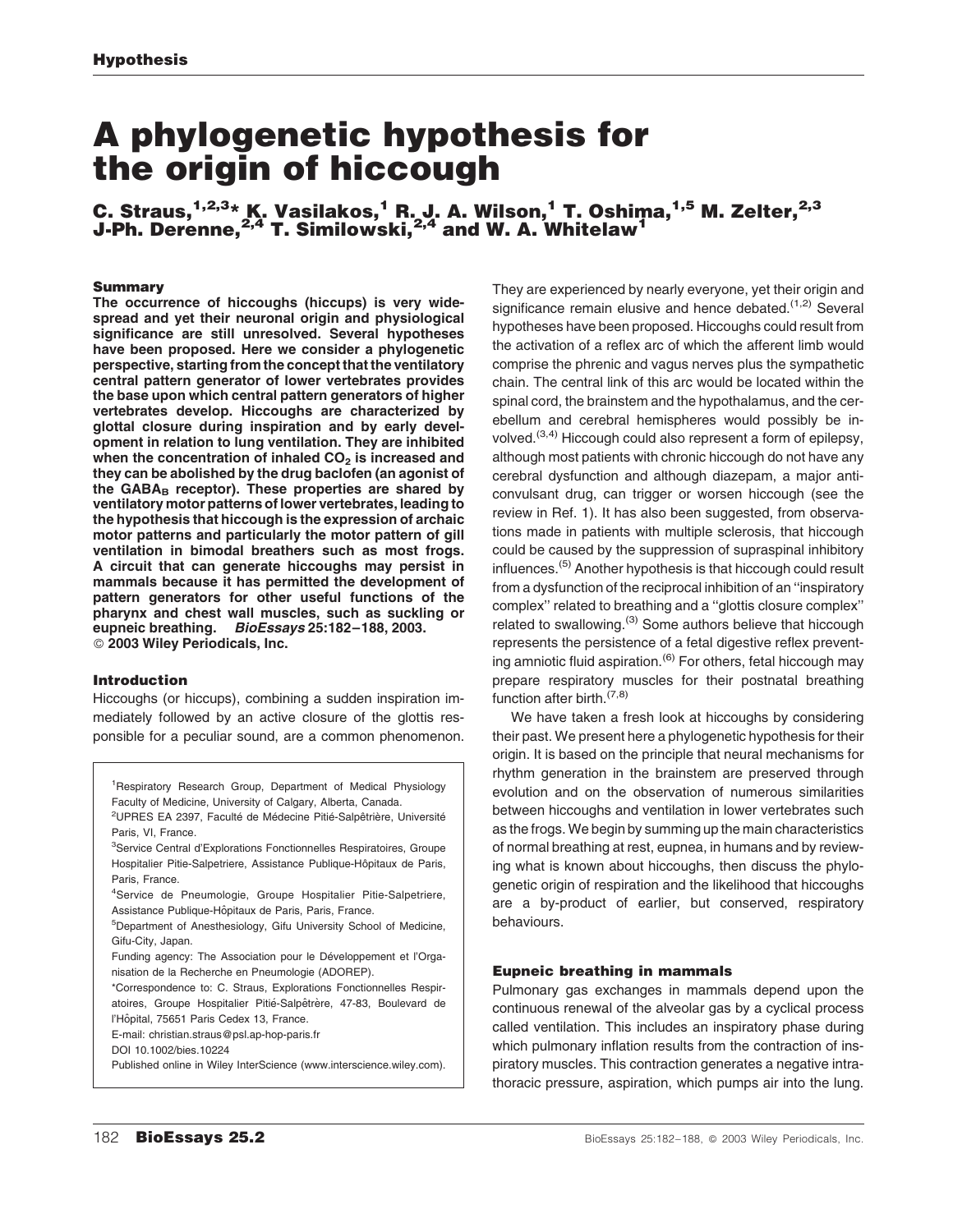The main inspiratory muscles are the diaphragm, the parasternal intercostal muscles and the external intercostal muscles; several neck muscles including the scalene musles and the sternomastoid muscles can serve as accessory inspiratory muscles. The entry of air in the airways when inspiratory muscles contract is facilitated by the coordinated activation of muscles that dilate the upper airway and the glottis.<sup>(9)</sup> After inspiration comes expiration, pulmonary deflation, which, in some species such as man during resting conditions, is due to the elastic recoil of the lungs and the chest wall toward their position of equilibrium. During the initial phase of expiration, lung deflation is slowed down by a persistent activity of the inspiratory muscles, the postinspiratory activity.<sup> $(10)$ </sup> In some species (e.g. horses), expiration is extended beyond the point of equilibrium of the relaxed respiratory system by a cyclical contraction of expiratory muscles. The main expiratory muscles are the abdominal muscles.

The automatic, phasic and continuous contraction of the respiratory muscles results from the output of neuronal networks located in the brainstem.<sup>(11)</sup> Several experimental arguments suggest that pacemaker neurones located in the Pre-Bötzinger complex, just caudal to the retrofacial nucleus and ventral to the nucleus ambiguous, are essential for generating the respiratory rhythm (see for example Refs. 12– 15). This remains however controversial since other works suggest that the respiratory rhythm results from emergent properties of the neuronal networks (see for example Refs. 16,17).

## Clinical nature of hiccough

In contrast to eupneic breathing, hiccoughs combine a sudden powerful coordinated burst of inspiratory muscles of the thorax, the diaphragm, neck accessory and external intercostal muscles, with brief inhibition of expiratory muscles, active movement of the tongue toward the roof of the mouth (personal observations) and active adduction of the vocal cords, i.e. glottal closure, which occurs after the beginning of inspiratory flow and is responsible for the peculiar sound.<sup>(1,18,20)</sup> (Fig. 1). Hiccoughs often occur in runs, when they have a more or less regular rhythm with a frequency up to the same order as respiration. They can be entrained by the respiratory rhythm but persist during voluntary apneas<sup> $(18)$ </sup> or

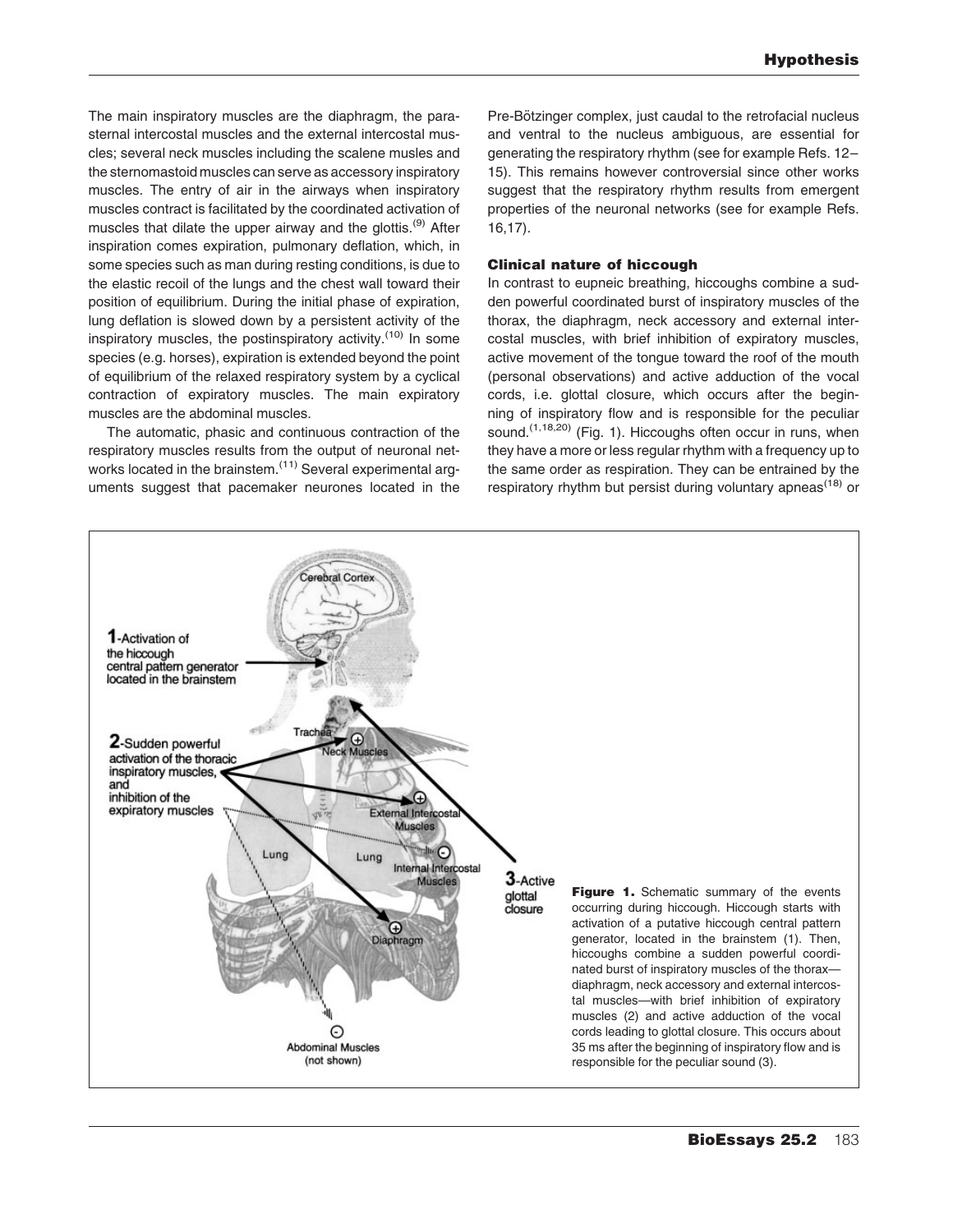the apneas of the central sleep apnea syndrome. $(21)$  These data are best explained by postulating that there is a rhythm generator responsible for generating hiccoughs that is separate from the adult mammalian eupnoeic rhythm generator but may interact with it.<sup> $(18)$ </sup> This interaction is suggested by the recruitment of inspiratory muscles in both cases and by the fact that hiccoughs occur preferentially during inspiration.<sup>(18,22)</sup> The neuronal circuit producing hiccoughs is probably located in the brainstem (Fig. 2) because hiccoughs can be produced in the cat by electrical stimulation in a small area between the nucleus ambiguous and the lateral reticular nucleus.<sup>(23)</sup> In addition, hiccoughs in humans are not associated with premotor cortical potentials, an electroencephalographic activity that originates in the cerebral cortex and precedes voluntary movements, as opposed to voluntary inspiratory efforts of roughly comparable dynamics, such as maximal sniffs.(24)

Hiccoughs have been monitored in many mammalian species. In cats, rats and rabbits, hiccoughs are defined by a brief powerful inspiratory effort accompanied by the glottal





closure that is the unique feature of hiccough separating it from many other aspirative behaviours such as aspiration reflex, gasp, sniff and sigh.(19,20,25)

Hiccoughs occur in the human fetus. They are defined by jerky contractions of the diaphragm with abrupt displacements of the thorax and the abdomen that can be seen on ultrasound scan imaging. Hiccoughs frequently follow each other in regular succession.<sup>(26)</sup> Hiccoughs appear before breathing movements and, through the latter part of gestation, occur in runs that may be separate from runs of fetal breathing movements or may run concurrently.<sup>(26)</sup> They are common in newborn babies, disappear in infancy, but reappear occasionally, briefly, in most people throughout life. In healthy adults and children, acute bouts of hiccoughs are often triggered by an oesophageal or a gastric aggression like gastric distension following overeating, eating too quickly or drinking carbonated beverages. Emotional factors can also induce a hiccough bout.<sup> $(1)$ </sup> A host of conditions, at times intermingled, can be associated with persistent or chronic hiccough. They include almost all causes of cerebral damage (e.g. encephalitis, brain tumors, multiple sclerosis ...), various brainstem lesions, metabolic or toxicologic factors (e.g. dysnatremia, alcohol consumption, or the use of opioids ...) (see review in Ref. 1). They also include disorders likely to be associated with the strong stimulation of phrenic afferents (e.g. mediastinal tumors or pericarditis) or vagal afferents (esophageal diseases have been reported to cause as many as 75% of chronic hiccoughs, Ref. 27). Unexplained hiccoughs lasting several years without clear explanation have been reported (see review in Ref. 1).

## Ancestral ventilation

The diaphragm evolved long after our ancestors invaded land.<sup>(28)</sup> Early air-breathers were aquatic and their ventilation was likely similar to that of extant but primitive air-breathers such as gar, lungfish and amphibians.<sup>(29)</sup> These animals use buccal muscles to pump either water over their gills or air into their primitive sack-like lungs with positive pressure. Therefore, in these animals, buccal muscles have an inspiratory action, but inspiration is not due to aspiration. During gill ventilation, coordinated rhythmic contractions of pharyngeal muscles continually push water from the buccal cavity over the gills while the glottis is closed to prevent flooding the lung<sup>(30)</sup> (Fig. 3). Filter feeders, which include the tadpole, use a very similar motor pattern for feeding, suggesting that these behaviors share similar neuronal circuits and a common evolution. The same muscles are also involved in airventilation, but the sequence of muscle activation depends on the lower vertebrate in question.

Research, most notably in frog and gar,  $(29,31)$  has demonstrated that air-breathing and gill ventilation in our ancestors was probably orchestrated by brainstem central pattern generators (CPG): neural networks with an oscillator function and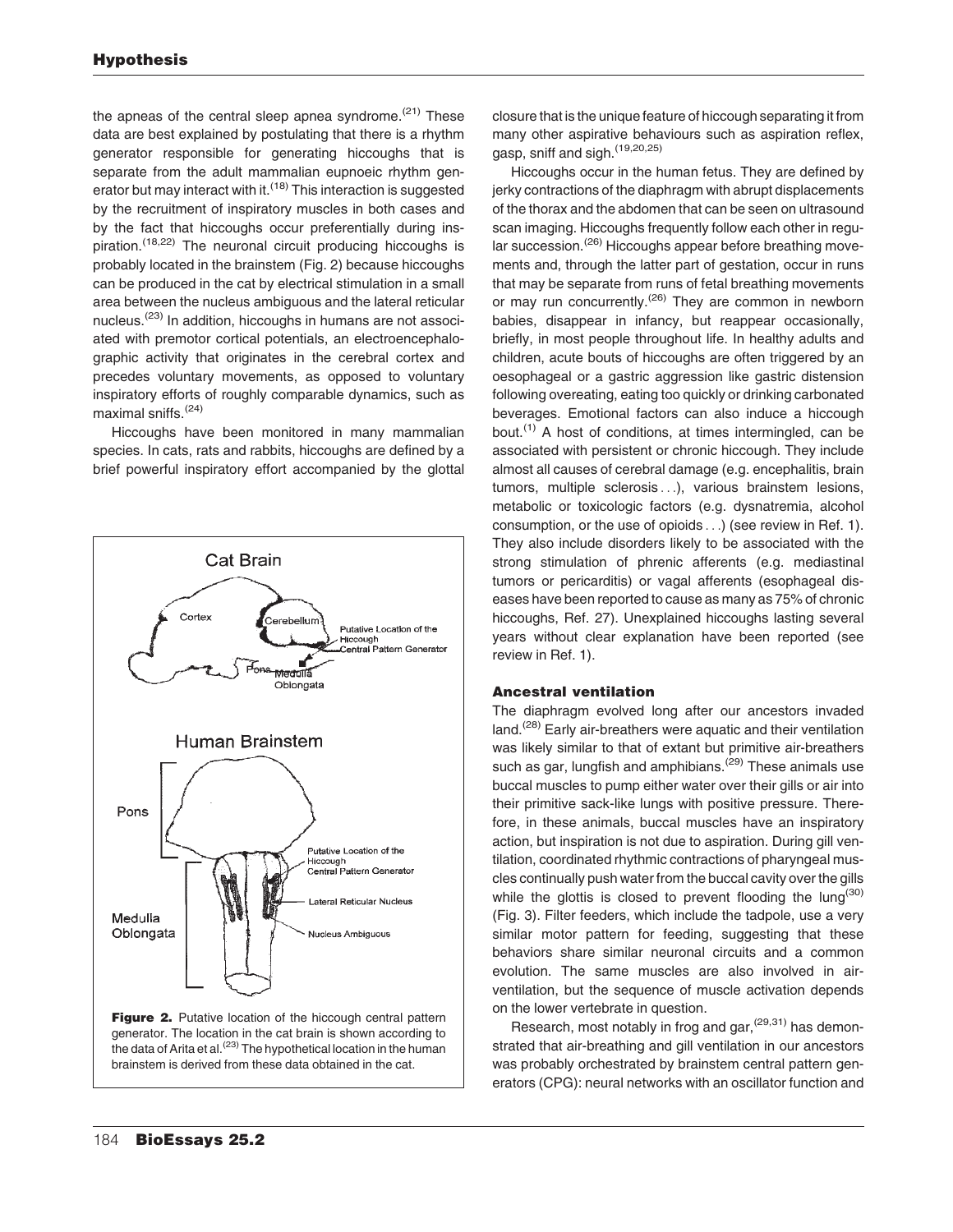

a motor pattern function that can generate rhythmic motor activity in the absence of phasic input. While the detailed neuronal mechanisms underlying gill and lung ventilation in lower vertebrates have yet to be worked out, a growing body of evidence suggests that these highly coordinated behaviors are generated by distinct mechanisms. In premetamorphic tadpoles displaying only gill ventilation, lung ventilation is inhibited by a GABA<sub>B</sub>-dependent pathway that does not affect the gill CPG. $^{(32)}$  In metamorphic tadpoles, the gill CPG depends upon chloride-dependent post-synaptic inhibition in contrast to the lung CPG. $^{(33,34)}$  In isolated brainstem of postmetamorphic tadpoles, lung ventilation is inhibited by concentrations of baclofen (an agonist of the GABAB receptor) lower than those that inhibit gill ventilation.<sup>(35)</sup> Consistent with a functional difference between gill and lung CPGs, microinjections of AMPA and GABA in the tadpole brainstem identified two distinct neuronal oscillators<sup>(36)</sup> that were anatomically separable.<sup>(36,37)</sup>

# Phylogenetic conservation of respiratory rhythm generators

Following metamorphosis in tadpoles, the gills degenerate and the frog breathes air exclusively. However, a gill ventilationlike rhythm persists in the adult as oscillations of the buccal cavity that go on between runs of lung breaths. If the gill CPG persists in the adult,  $(38-40)$  could not similar conservation occur through evolution? Could not the ventilatory CPG in lower vertebrates constitute a scaffold upon which the CPG for mammalian ventilation evolved through modification of ancestral components and addition of new ones? $(41-43)$ 

This paradigm of conservation of rhythm generation and pattern formation properties of the brainstem provides the conceptual basis for many physiological studies of the generation of ventilation<sup>(29,40,44–46)</sup> and is supported by many observations. All air-breathing tetrapods show a three-phase neural respiratory cycle of expiration, inspiration and postinspiration—postinspiratory apnea or slowing down of expiration.<sup> $(10)$ </sup> The region of the brainstem responsible for lung ventilation in postmetamorphic tadpoles may be homologous to the pre-Bötzinger complex. $(37)$  the brainstem structure possibly responsible for the eupneic rhythm in mammals.(12,13,15) Primitive air-breathing fish, amphibians and reptiles breathe intermittently by using the buccal muscles innervated by cranial nerves to push air into lungs $(47-50)$  and embryos of mice and chicks show intermittent respiratory activity in cranial nerves.  $(41,51)$  In adult mammals, respiratory activity persists in cranial nerves driving pharyngeal, laryngeal and neck accessory muscles.(52–55) Conservation of the respiratory controller is further illustrated by the fact that the Hering-Breuer inspiratory-inhibiting reflex has been found in all air-breathing vertebrates. $(40)$  This reflex consists of an early cut-off of inspiration and a prolongation of expiratory time that result from lung inflation.

## Conservation of circuits for hiccoughs

A central pattern generator in non-mammalian life forms that might be the precursor of the hiccough oscillator should show similar temporal behavior and generate a similar motor pattern. Based on the feature of rhythmic bursting of inspiratory muscles, candidates include the generators responsible for sigh, gasp, aspiration reflex, primitive air-breathing, and gill ventilation. However, a salient feature of hiccoughs is glottal closure during neural inspiration.<sup> $(25)$ </sup> which leads to a unique dissociation between neural activation of the inspiratory muscles and actual inspiration. Only gill ventilation (and, similarly, the first buccal elevation during two-cycle air-breathing in rayfinned fish such as the gar) demonstrate activation of inspiratory muscles during glottal closure.

Gill ventilation shows additional similarities to the hiccoughs. For example, in the tadpole, gill ventilation appears before lung ventilation(38,39) and hiccoughs are one of the first respiratory-like movements produced by mammalian fetuses.<sup>(26)</sup> The frequency of gill ventilation in the intact tadpole is decreased by severe hypercapnia—augmentation of inhaled  $CO<sub>2</sub>$  concentration, either in water or in air—as is the frequency of hiccoughs.(18,56) Both hiccoughs and gill ventilation produce contraction of inspiratory muscles, comprising elevation of the floor of the mouth in both cases, but contraction of thoracic muscles as well in the case of hiccoughs. Furthermore, lung inflation inhibits both hiccoughs<sup>(57)</sup> and gill ventilation in the tadpole. $(58,59)$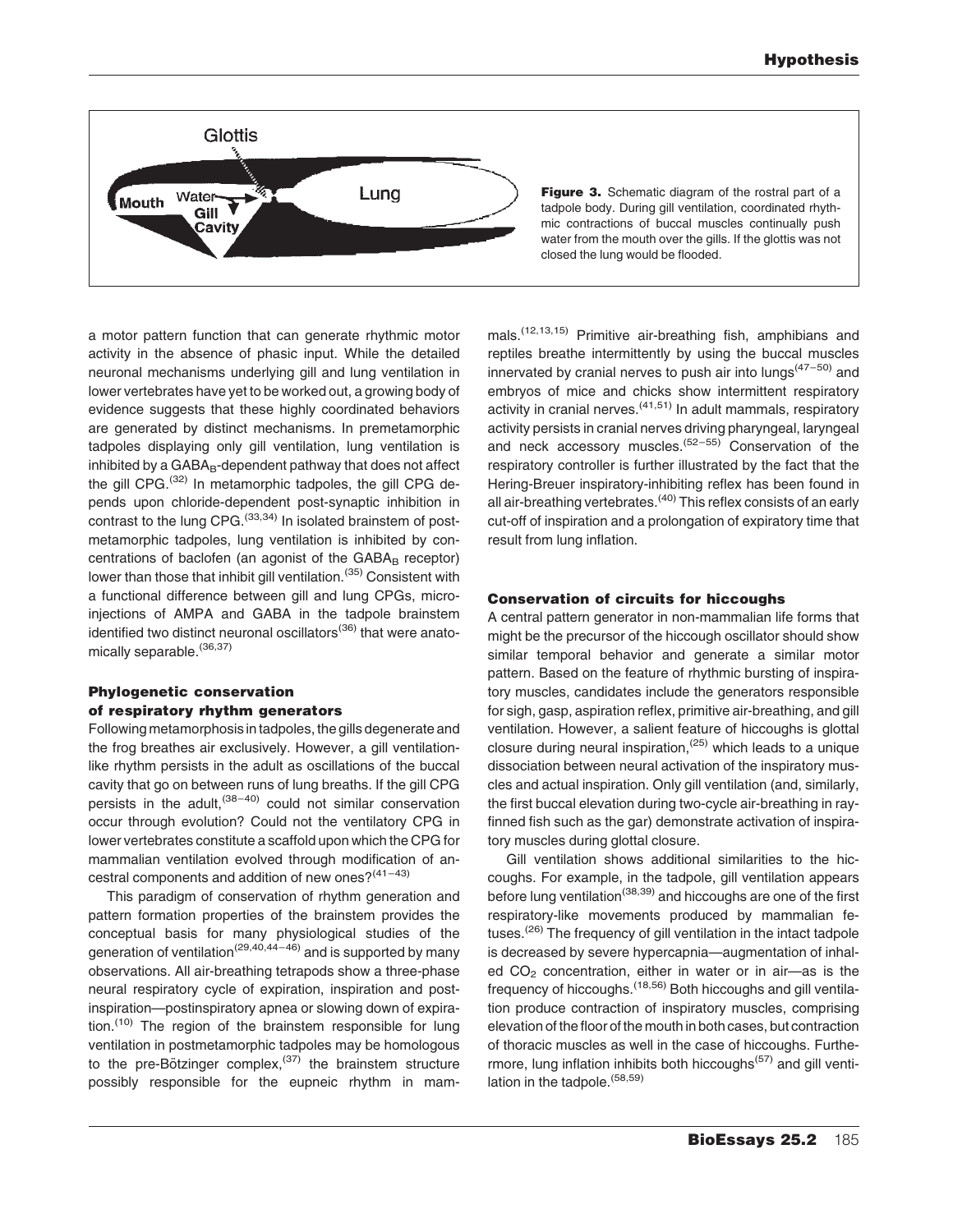In lower vertebrates, lung inflation also inhibits air-breathing and, although hypercapnia increases the frequency of airbreathing (opposite to its effect on hiccoughs), the sudden contraction of inspiratory muscles during hiccoughs resembles the sudden onset of the neural output of the air-breathing CPG in premetamorphic tadpoles.(60) In addition, a low dose of baclofen, the GABA<sub>B</sub> receptor agonist<sup>(61,62)</sup> is sufficient to abolish the air-breathing motor pattern of the isolated brainstem of the tadpole. At much higher concentrations, the gill ventilatory motor pattern is also abolished.<sup>(35)</sup> Remarkably, the same drug is also used to cure intractable hiccoughs.<sup>(27,63,64)</sup> Although  $GABA_B$  receptors are widely distributed in the human body,  $(61)$  experimental results plead for a central action of baclofen on the hiccough CPG. Indeed, the hiccough-like reflex induced in the cat by electrical stimlulation of the medulla is abolished by microinjection of baclofen into the same site $(65)$ and the effect of intravenously administrated baclofen is inhibited by intracisternal administration of a GABAB receptor antagonist.(66)

These similarities are consistent with the hypothesis that the CPG responsible for hiccough in humans is a phylogenetic relic of the circuits used to produce ventilation in lower vertebrates (Table 1).

### Phylogenetic models of hiccoughs

We propose that an archaic ventilatory CPG persists in the mammalian brainstem. We assume that, normally in mammals, the ancient output of this archaic CPG—activation of inspiratory muscles during glottal closure—is suppressed during eupnea by more recently evolved circuits. Why should the archaic CPG not disappear altogether?

One hypothesis that glottal closure naturally brings to mind is that of a protective mechanism against inappropriate aspiration of liquids or solids rather than air. The fact that the human airway and foodway cross above the glottis makes such mistakes a significant risk, particularly in infants because of the immature state of the nervous system. However, a protective mechanism of this kind would not be expected to reinforce inspiration as hiccough does, but rather to have an expulsive effect. This function is that of cough, which consistently occurs when food enters the airway. Hiccough is not known to arise from such mistakes, occurring independently.

Table 1. Similarities between hiccough and tadpole gill ventilation

- . Automatic motor pattern
- . Central pattern generator in the brainstem
- . Early developmental behaviour
- . Respiratory-related behaviour
- . Glottal closure
- . Contraction of inspiratory muscles
- . Inhibition by lung inflation
- . Inhibition by hypercapnia

In fact, hiccough is often related to stimulations of the esophagus (see above) that occur only after a successful passage into the foodway. In addition, hiccough does exist in nonhuman mammalian species in whom the larynx is positioned high in the neck, with an intranarial portion that creates largely separate respiratory and digestive routes (see Ref. 67). This minimizes the risk of food misdirection towards the airway and makes hiccup in these species unlikely to have a protective anti-aspiration function.

Another possibility is that more modern circuitry for eupnea includes elements of the archaic CPG, which now play a role in rhythm generation and in elaborating the pattern of inspiratory motor output to cranial motor neurons, while newer elements command glottal opening and motor output to chest wall muscles. This model accounts for the occurrence of hiccough during circumstances such as brainstem lesions that damage the source of the suppressive influence, stimulation of esophageal afferents powerful enough to oppose the suppressive input, or during development when the suppressive input is not fully established.<sup> $(1)$ </sup> Executing its original motor pattern, the relical CPG closes the glottis and activates inspiratory muscles, raising the base of the tongue to compress the buccal cavity, contracting the diaphragm and generating a hiccough. A testable prediction of this model is that most neurones active in the generation of the eupneic rhythm, except those responsible for glottal opening during inspiration, should also be active during hiccoughs. Furthermore, if our hypothesis is true, the spatiotemporal sequence of neuronal activation responsible for inspiratory muscle contraction and for glottal closure during hiccoughs in mammals should resemble the spatiotemporal sequence of neuronal activation responsible for buccal muscle contraction and for glottal closure during gill ventilation in bimodal breathers.

Alternatively, the archaic ventilatory CPG may not participate in eupnea but instead may play a role in other normal behaviors requiring buccal compression and glottal closure. In this view, suckling, which involves rapid rhythmic buccal aspiration combined with closure of the glottis, seems by far and away the most-likely mammalian manifestation of a preserved central pattern generator responsible for gill ventilation.(68) Important features differentiate suckling and hiccough. Hiccough relates to breathing and involves the activation of inspiratory muscles, not seen during suckling. Suckling is associated with oropharyngeal peristalsis<sup>(69,70)</sup> and swallowing whereas hiccough is associated with the cessation of peristalsis in the oesophagus $(71)$  and favours acid gastro-esophageal reflux. Airway closure in suckling depends mainly on a passive movement of the larynx toward the epiglottis<sup>(68)</sup> whereas it results from active adduction of the vocal cords in hiccough as in gill ventilation.<sup>(18,20,49,60)</sup> These differences imply that, if our hypothesis about the phylogenetic origin of hiccough is correct, suckling depends on a central pattern generator that uses only the part of the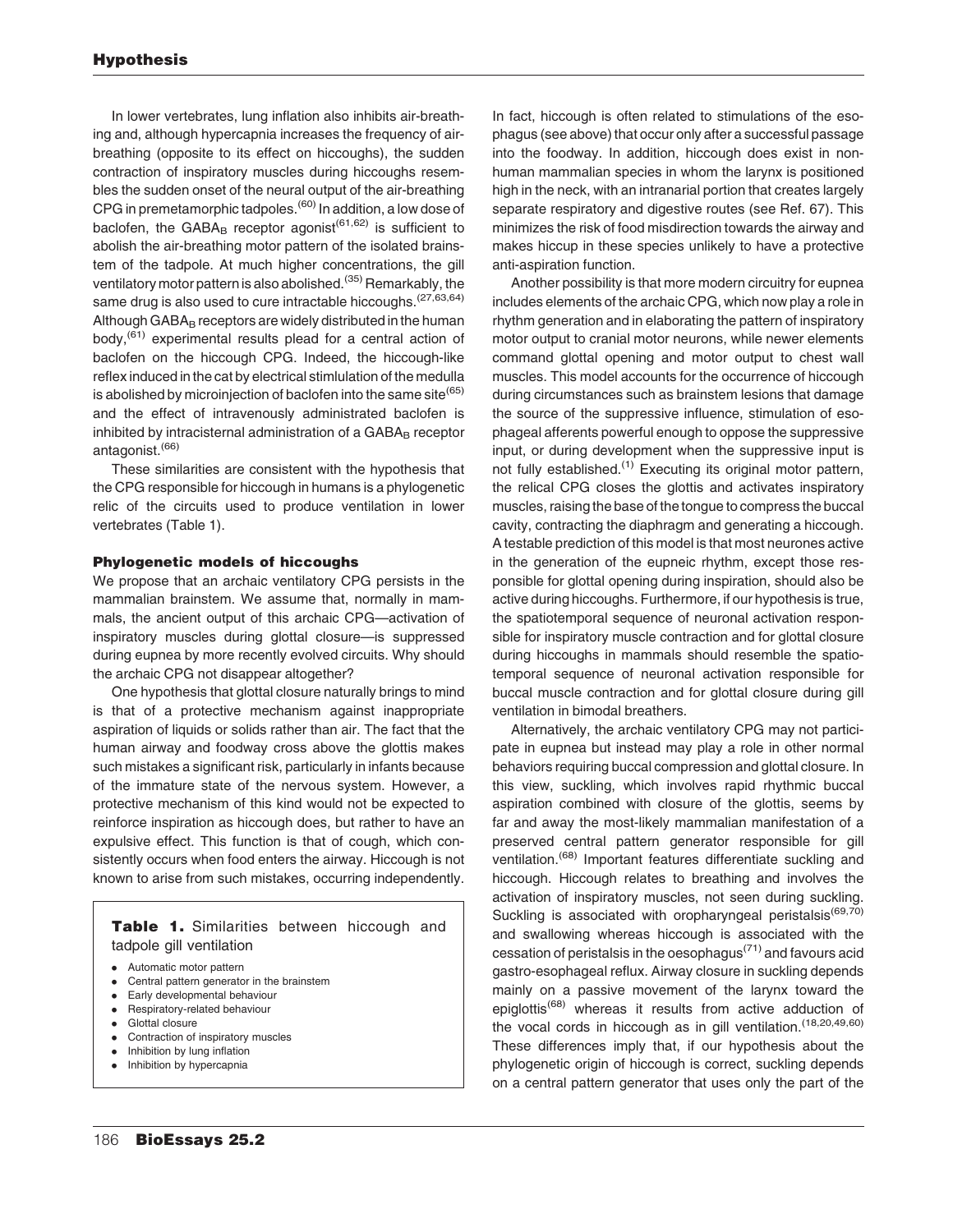archaic gill central pattern generator that govern buccal movements. According to this model, hiccough would occur through a malfunction in which spinal motor neurones controlling the inspiratory muscles are activated in addition to cranial ''inspiratory'' motor neurones required for the ingestive behaviour of suckling. Hiccough may thus be the evolutionary price to pay for the development of suckling. The ontogenetic sequence of expression of the two motor behaviours is compatible with this contention. Hiccough can indeed be identified in the fetus by ultrasound scan imaging not only before breathing movements (see above), but before suckling patterns, identified by rhythmical bursts of regular jaw opening and closing followed by swallowing.<sup> $(26,68)$ </sup> Of note, the hypothesis of the conservation of the archaic gill CPG to permit suckling would also fit well with the more frequent occurrence of hiccoughs in neonates and the decrease of this occurrence with age.

Another testable prediction of our model is therefore that the majority of neurones involved in suckling will also be activated during hiccoughs. The spatiotemporal sequence of activation of neurones responsible for buccal muscle contraction and for glottal closure may also be similar during hiccoughs in mammals and during gill ventilation in bimodal breathers. This could also be tested by simple clinical studies trying to establish a link between feeding modalities and hiccoughs in mammals.

#### Conclusion

The exact origin and physiological significance of hiccoughs are unknown. Here we propose a phylogenetic perspective that sheds a new light on this annoying affliction which, at first sight, would appear to have no physiological advantage. This approach results from the concept that the ventilatory central pattern generator of lower vertebrates provides the base upon which central pattern generators of higher vertebrates develop.

Hiccoughs are characterized by glottal closure during neuronal inspiration, and by early development in relation to lung ventilation. They are inhibited during hypercapnia and by lung inflation. They can be abolished by baclofen. These properties are shared by ventilatory motor patterns of lower vertebrates, leading to the hypothesis that hiccough is the resurgence of archaic motor patterns and particularly of the motor pattern of gill ventilation in bimodal breathers such as most frogs, at the tadpole stage. A circuit that can generate hiccoughs may persist in mammals because it has permitted the development of pattern generators for other useful functions such as modern eupnea or suckling. Neurone recordings may permit testing of these models by comparing the pattern of neuronal activation during hiccoughs in mammals and during gill ventilation in bimodal breathers.

The merits of these models have to be considered against the documented complexities of even the simplest of neuronal circuits, which can operate in several different modes and interact with other networks to generate multiple motor patterns as well as undergo extensive modification in the course of development and evolution. While neither model has experimental proof, we believe that they provide a novel framework for the study of hiccough, generate testable predictions and should provoke new discussion on this fascinating, common but little understood ailment.

## Acknowledgments

The authors are grateful to Pr John E. Remmers for stimulating the discussion about the hypothesis, and Clara Similowski for triggering the analogy between suckling and gill ventilation in the mind of one of them.

#### References

- 1. Launois S, Bizec JL, Whitelaw WA, Cabane J, Derenne JP. Hiccup in adults: an overview. Eur Respir J 1993;6:563–575.
- 2. Chen B-Y, Vasilakos K, Boistaneu D, Garma L, Derenne J-P, Whitelaw WA. Linkage of hiccup with heartbeat. J Appl Physiol 2000;88:2159– 2165.
- 3. Askenasy JJ. About the mechanism of hiccup. Eur Neurol 1992;32:159– 163.
- 4. Friedman NL. Hiccups: a treatment review. Pharmacotherapy 1996;16: 986–995.
- 5. Mc Farling DA, Susac JO. Hoquet diabolique: intractable hiccups as a manifestation of multiple sclerosis. Neurology 1979;29:797–801.
- 6. Miller FC, Gonzales F, Mueller E, McCart D. Fetal hiccups: an associated fetal heart rate pattern. Obstet Gynecol 1983;62:253–255.
- 7. Dunn AM. Fetal hiccup. Lancet 1977;2:505.
- 8. Fuller GN. Hiccups and human purpose. Nature 1990;343:420.
- 9. White DP. Respiration and the human upper airway. In: Altose MD, Kawakami Y, editors. Control of breathing in health and disease. New York: Marcel Dekker, Inc. 1999. p 163–201.
- 10. Remmers J. Central control of breathing. In: Altose MD, Kawakami Y, editors. Control of breathing in health and disease. New York: Marcel Dekker, Inc. 1999. p 1–40.
- 11. Bianchi AL, Denavit-Saubié M, Champagnat J. Central control of breathing in mammals: neuronal circuitry, membrane properties, and neurotransmitters. Physiol Rev 1995;75:1–45.
- 12. Smith JC, Ellenberger HH, Ballanyi K, Richter DW, Feldman JL. Pre-Botzinger complex: a brainstem region that may generate respiratory rhythm in mammals. Science 1991;254:726–729.
- 13. Ramirez JM, Schwarzacher SW, Pierrefiche O, Olivera BM, Richter DW. Selective lesioning of the cat pre-Bötzinger complex in vitro eliminates breathing but not gasping. J Physiol (Lond) 1998;507:895–907.
- 14. Koshiya N, Smith JC. Neuronal pacemaker for breathing visualized in vitro. Nature 1999;400:360–363.
- 15. Feldman JL, Smith JC. Regulation of breathing. Neural control of respiratory pattern in mammals: an overview. In: Dempsey JA, Pack AI, editors. New York: Marcel Dekker. 1995. p 39–70.
- 16. Del Negro CA, Morgado-Valle C, Feldman JL. Respiratory rhythm: An emergent network property? Neuron 2002;34:821–830.
- 17. Hayashi F, Lipski J. The role of inhibitory amino acids in control of respiratory motor output in an arterially perfused rat. Respir Physiol 1992; 89:47–63.
- 18. Newsom Davis J. An experimental study of hiccup. Brain 1970;93:851– 872.
- 19. Ramos JG, Solorio AC. On the glottal activity of experimental hiccup. Arch Med Res 1995;26:155–161.
- 20. Oshima T, Sakamoto M, Arita H. Hiccuplike response elicited by mechanical stimulation of dorsal epipharynx of cats. J Appl Physiol 1994;76:1888–1895.
- 21. Whitelaw WA, Derenne J-P, Cabane J. Hiccup as a dynamical disease. Chaos 1995;5:14–17.